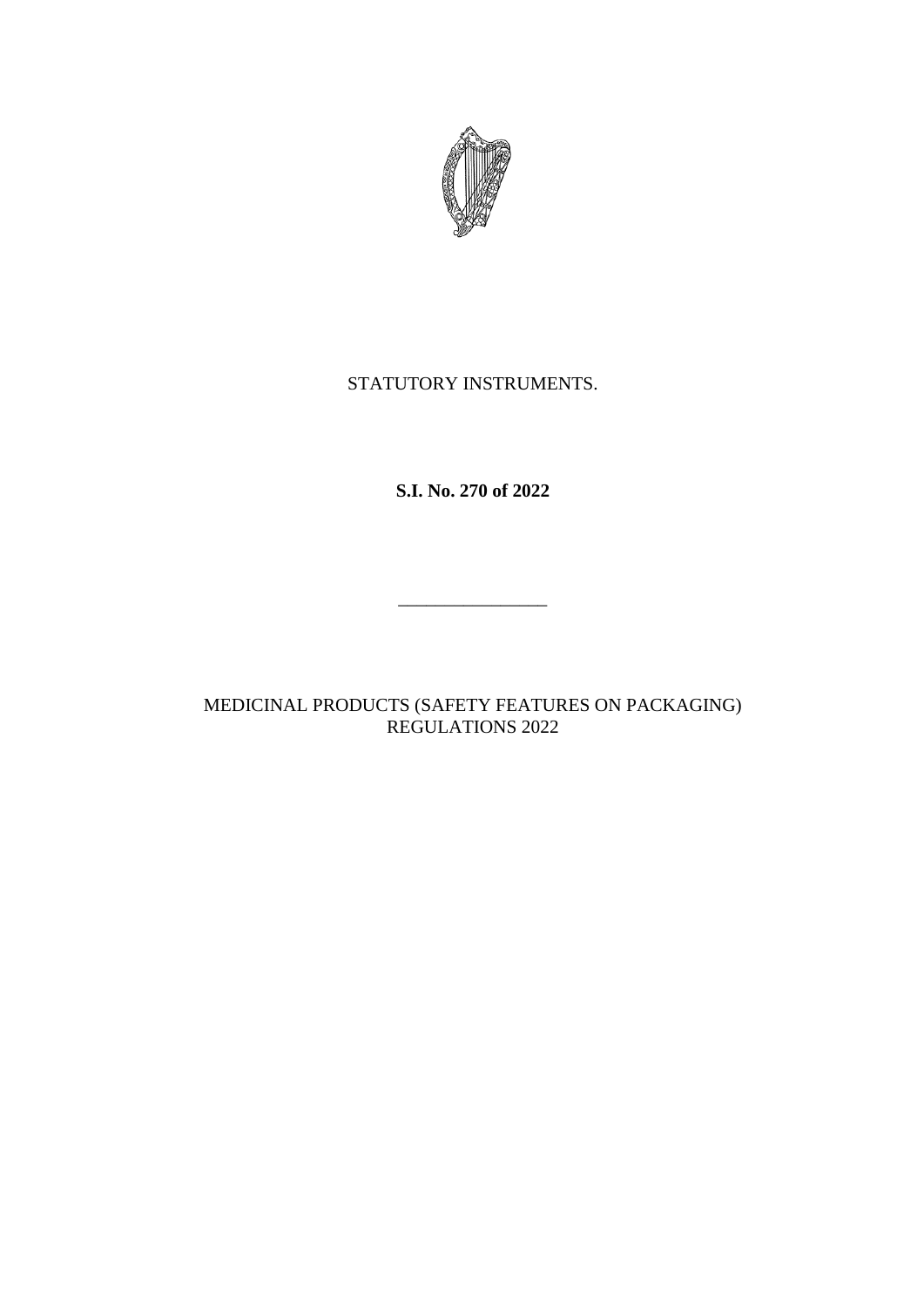## S.I. No. 270 of 2022

## MEDICINAL PRODUCTS (SAFETY FEATURES ON PACKAGING) REGULATIONS 2022

I, STEPHEN DONNELLY, Minister for Health, in exercise of the powers conferred on me by section 32 (as amended by section 16 of the Irish Medicines Board (Miscellaneous Provisions) Act 2006 (No. 3 of 2006)) of the Irish Medicines Board Act 1995 (No. 29 of 1995) and for the purpose of giving full effect to Commission Delegated Regulation (EU) 2016/161 of 2 October  $2015<sup>1</sup>$ , Commission Delegated Regulation (EU) 2021/1686 of 7 July 2021<sup>2</sup> and Commission Delegated Regulation (EU) 2022/315 of 17 December 2021<sup>3</sup>, hereby make the following regulations:

#### PART 1

#### GENERAL PROVISIONS

## *Citation*

1. (1) These Regulations may be cited as the Medicinal Products (Safety Features on Packaging) Regulations 2022.

(2) The Regulations of 2019 and these Regulations may be cited together as the Medicinal Products (Safety Features on Packaging) Regulations 2019 and 2022.

### *Interpretation*

2. (1) In these Regulations—

"Authority" means the Health Products Regulatory Authority;

"Directive" means Directive 2001/83/EC of the European Parliament and of the Council of 6 November 2001<sup>4</sup>, as amended from time to time;

"EU Regulation" means Commission Delegated Regulation (EU) 2016/161 of 2 October 2015<sup>1</sup>, as amended by Commission Delegated Regulation (EU)  $2021/1686$  of 7 July  $2021<sup>2</sup>$  and Commission Delegated Regulation (EU) 2022/315 of 17 December 2021<sup>3</sup>;

"health centre" means a health centre under the management or control of a hospital;

"healthcare institution" means a hospital, in- or outpatient clinic or health centre;

"hub" means the central information and data router of the repositories system referred to in Article 32 of the EU Regulation;

 $1$  OJ No. L 32, 9.2.2016, p. 1.

<sup>2</sup> OJ No. L 332, 21.9.2021, p. 1.

<sup>3</sup> OJ No. L 55, 28.2.2022, p. 33.

<sup>4</sup> OJ No. L 311, 28.11.2001, p. 67.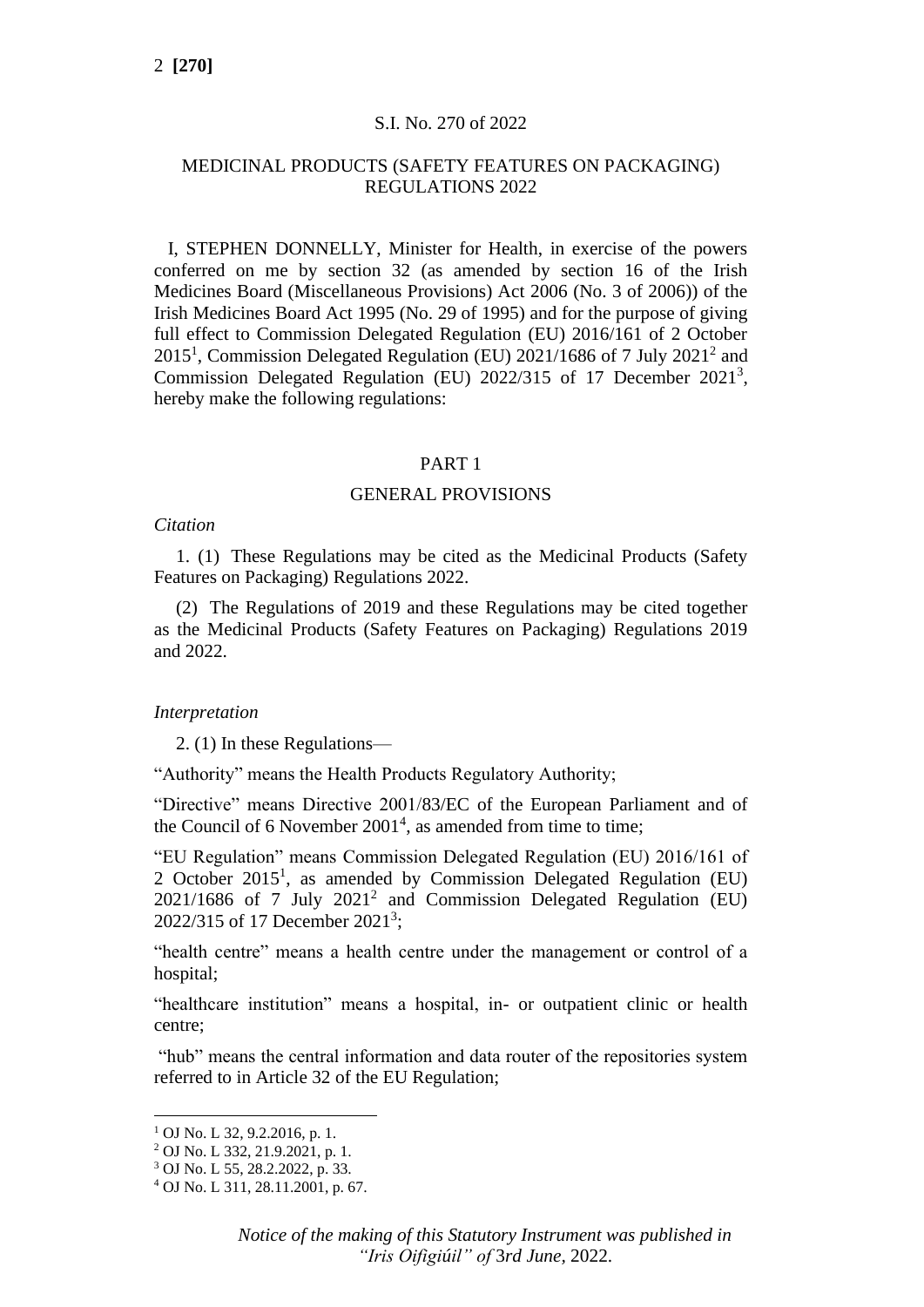"in- or outpatient clinic" means an in- or outpatient, or day patient, clinic under the management or control of a hospital;

"manufacturer" means the holder of a manufacturer's authorisation, as defined in Regulation 3(1) of the Medicinal Products (Control of Manufacture) Regulations 2007 (S.I. No. 539 of 2007);

"marketing authorisation holder" means the holder of a marketing authorisation, as defined in Regulation 3(1) of the Medicinal Products (Control of Placing on the Market) Regulations 2007 (S.I. No. 540 of 2007);

"packaging" means outer packaging or, in the case of a medicinal product with no outer packaging, the immediate packaging;

"Regulations of 2019" means the Medicinal Products (Safety Features on Packaging) Regulations 2019 (S.I. No. 36 of 2019);

"repositories system" means the system to be set up and managed under Chapter VII of the EU Regulation;

"safety features" means the unique identifier and anti-tampering device required to be placed on the packaging of medicinal products under the EU Regulation;

"Society" means the Pharmaceutical Society of Ireland;

"wholesaler" means the holder of a wholesaler's authorisation, as defined in Regulation 4(1) of the Medicinal Products (Control of Wholesale Distribution) Regulations 2007 (S.I. No. 538 of 2007) and, for the avoidance of doubt, does not include a pharmacist supplying medicinal products pursuant to Regulation 6(c) of those Regulations.

(2) A word or expression that is used in these Regulations and is also used in the EU Regulation or the Directive has, unless the context otherwise requires, the same meaning in these Regulations that it has in the EU Regulation or the Directive.

## *Scope*

3. These Regulations apply to—

- (a) medicinal products subject to prescription other than those listed in Annex I to the EU Regulation, and
- (b) medicinal products which are not subject to prescription and are listed in Annex II to the EU Regulation.

## PART 2

## OFFENCES – GENERAL

## *Placing of unique identifier on packaging*

4. A person who places on the market a medicinal product which does not have a unique identifier placed on its packaging is guilty of an offence.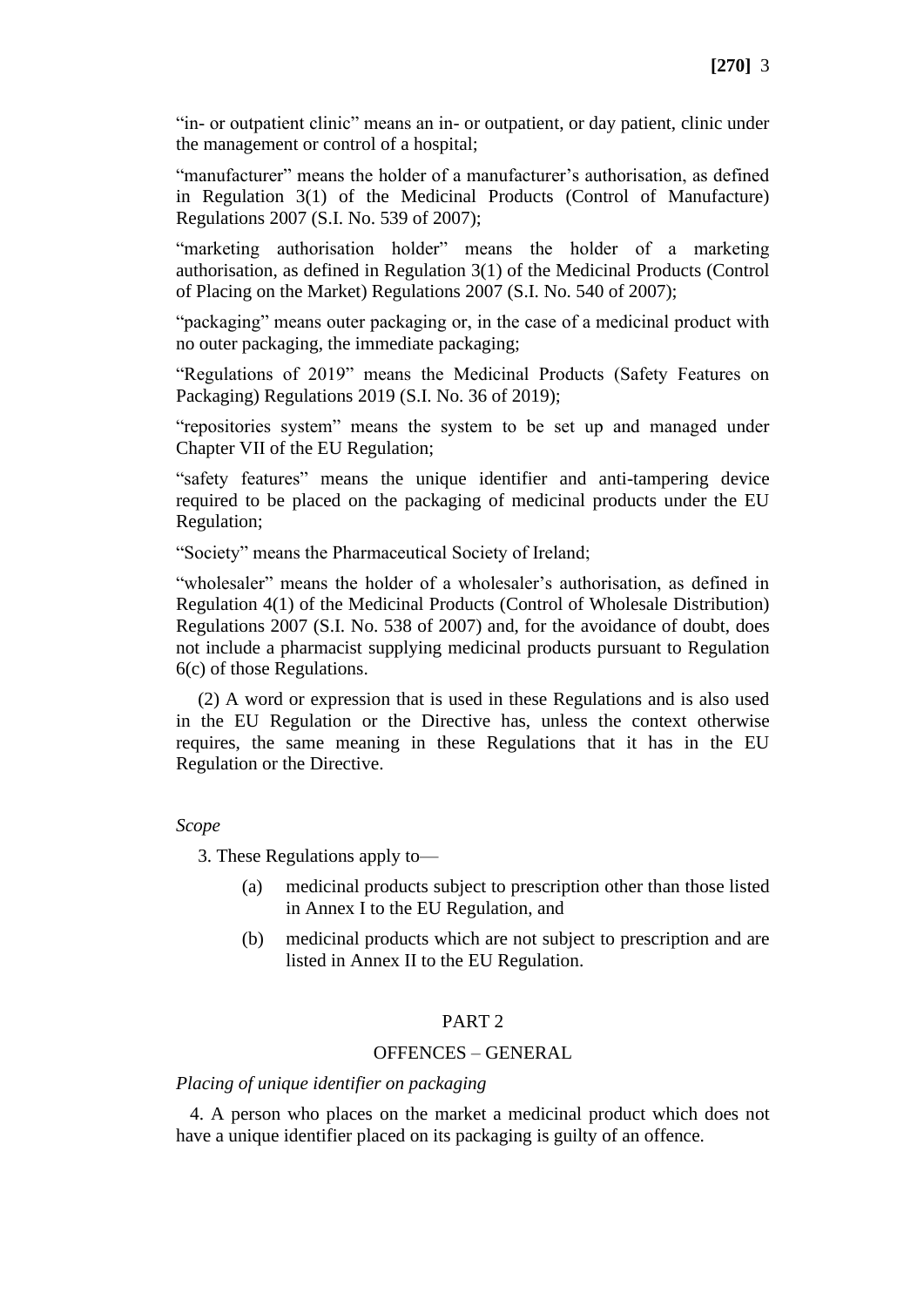#### *Composition of unique identifier*

5. A person who places on the market a medicinal product with a unique identifier which fails to comply with the technical specifications set out in Article 4 of the EU Regulation is guilty of an offence.

#### *Carrier of unique identifier*

6. A person who places on the market a medicinal product with a unique identifier encoded otherwise than in accordance with Article 5 of the EU Regulation is guilty of an offence.

### *Quality of printing of unique identifier*

7. A person who places on the market a medicinal product with a unique identifier which does not comply with the quality of printing requirements set out in Article 6 of the EU Regulation is guilty of an offence.

#### *Human-readable elements of unique identifier*

8. (1) Subject to paragraph (2), a person who places on the market a medicinal product which does not have the data elements listed in Article 7(1) of the EU Regulation (other than subparagraph (c) thereof) on its packaging in human-readable format is guilty of an offence.

(2) Paragraph (1) shall not apply where the sum of the two longest dimensions of the packaging equals or is less than 10 centimetres.

(3) Subject to paragraph (4), a person who places on the market a medicinal product which does not have the human-readable data elements referred to in paragraph (1) adjacent to the two-dimensional barcode carrying the unique identifier is guilty of an offence.

(4) Paragraph (3) shall not apply where the dimensions of the packaging of the medicinal product do not allow for the human-readable data elements to be adjacent to the two dimensional barcode.

#### *Other barcodes on packaging*

9. A person who places on the market a medicinal product which has on its packaging, for the purpose of identification and verification of authenticity, any visible two-dimensional barcode other than the two-dimensional barcode carrying the unique identifier, is guilty of an offence.

#### *Unique identifiers which have been decommissioned*

10. (1) Subject to paragraph (2), a person who further distributes or supplies to the public a medicinal product bearing a unique identifier which has been decommissioned is guilty of an offence.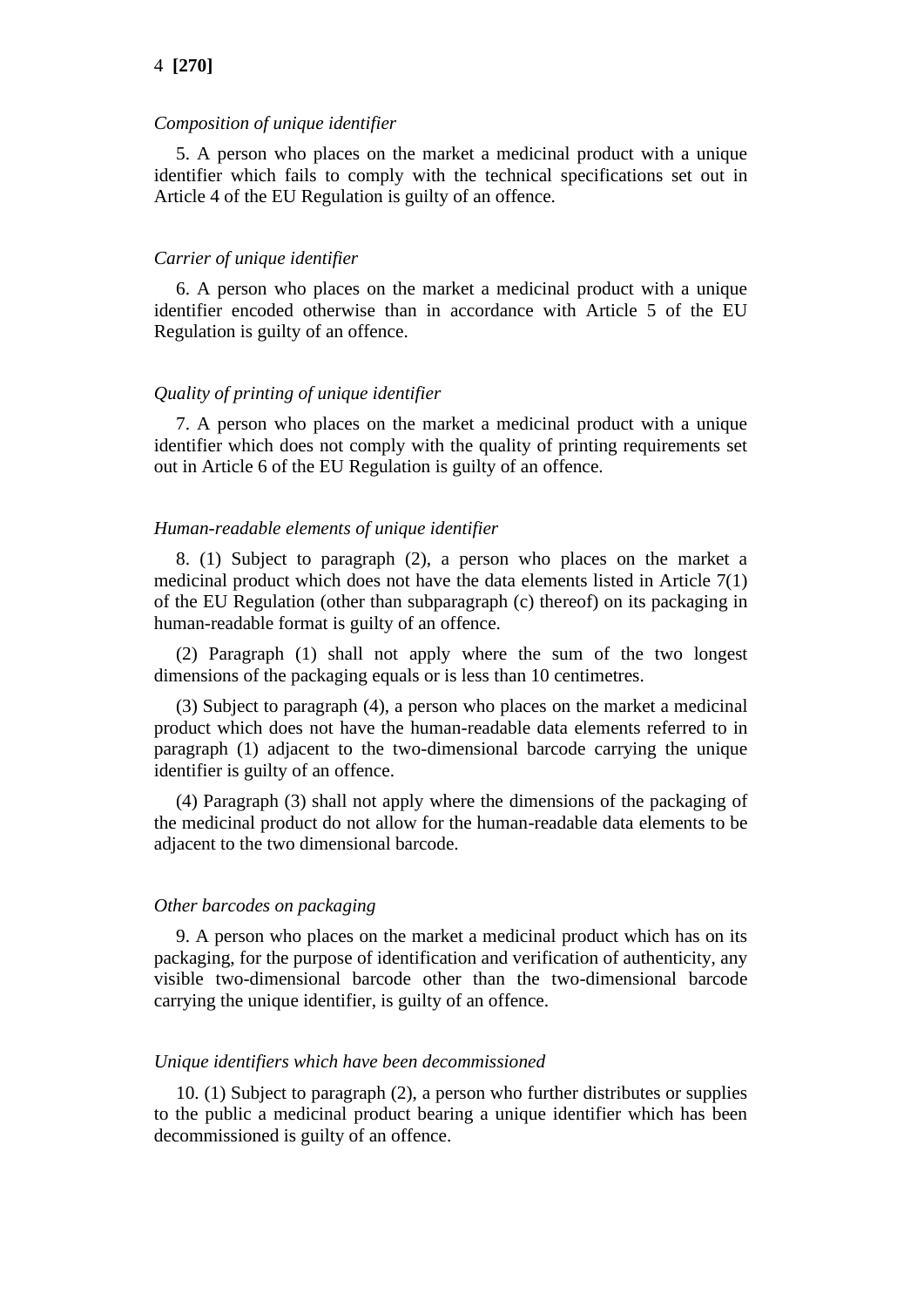(2) Paragraph (1) shall not apply where one of the exceptions listed in Article 12 of the EU Regulation applies.

#### *Reversing the status of decommissioned unique identifier*

11. (1) Subject to paragraph (2), a person who reverses the status of a decommissioned unique identifier is guilty of an offence.

(2) Paragraph (1) shall not apply where the conditions listed in Article 13(1) of the EU Regulation are fulfilled.

### *Record keeping*

12. A person who places on the market a medicinal product and fails to comply with the record keeping requirements set out in Article 15 of the EU Regulation in respect of such medicinal product is guilty of an offence.

### PART 3

## OFFENCES BY MANUFACTURERS

#### *Verifications before removing or replacing safety features*

13. A manufacturer who fails to perform verifications required under Articles 16 and 17 of the EU Regulation before removing, covering (either fully or partially) or replacing safety features is guilty of an offence.

*Actions to be taken by manufacturers in case of tampering or suspected falsification*

14. (1) Where a manufacturer has reason to believe that—

- (a) the packaging of a medicinal product has been tampered with, or
- (b) the verification of the safety features on a medicinal product indicates that the product may not be authentic,

the manufacturer is guilty of an offence if he or she—

- (i) places the medicinal product on the market, or
- (ii) fails to immediately inform the Authority after forming such belief.

### PART 4

## OFFENCES BY WHOLESALERS

*Verification of authenticity of unique identifier* 

15. (1) Subject to paragraph (2), a wholesaler in physical possession of a medicinal product referred to in Article 20(a) or (b) of the EU Regulation who fails to verify the authenticity of the unique identifier on the product is guilty of an offence.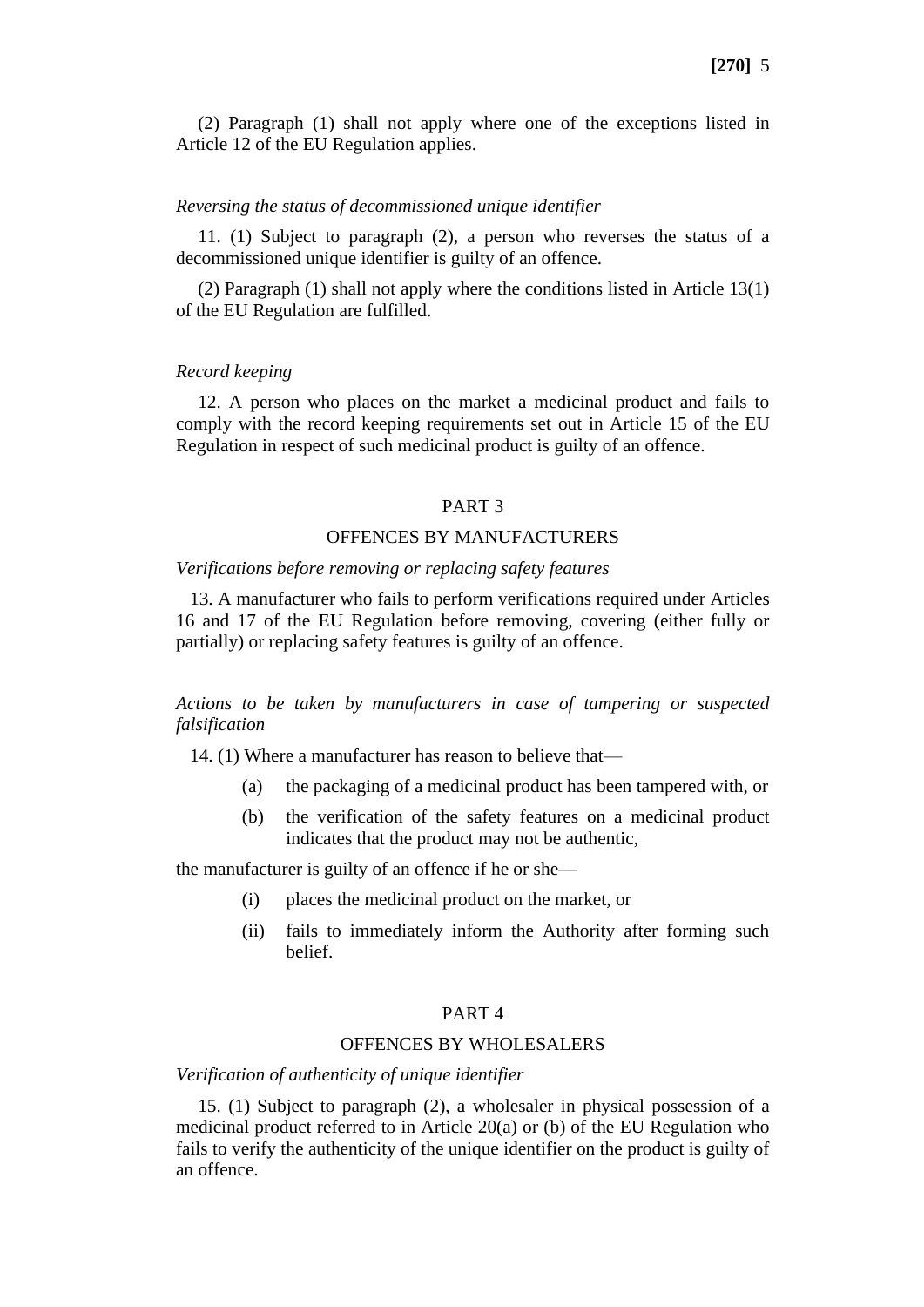(2) Paragraph (1) shall not apply in the case of a medicinal product referred to in Article 20(b) of the EU Regulation in any of the situations listed in Article 21 of the EU Regulation.

## *Decommissioning of unique identifiers*

16. A wholesaler in physical possession of a medicinal product referred to in Article 22 of the EU Regulation who fails to verify the authenticity of, and decommission, the unique identifier of the product is guilty of an offence.

### *Verifications of medicinal products for United Kingdom market*

17. In the case of a shipment of medicinal products manufactured and labelled for the United Kingdom market, a wholesaler who fails to perform adequate verifications to ensure that the shipment complies with the requirement to bear safety features under Article 54a(1) of Directive 2001/83/EC when received from—

- (a) the manufacturer,
- (b) the marketing authorisation holder, or
- (c) a wholesaler who is designated by the marketing authorisation holder, by means of a written contract, to store and distribute the products covered by his marketing authorisation on his behalf,

is guilty of an offence.

#### *Actions to be taken in case of tampering or suspected falsification*

18. (1) Where a wholesaler has reason to believe that—

- (a) the packaging of a medicinal product has been tampered with, or
- (b) the verification of the safety features on a medicinal product indicates that the product may not be authentic,

the wholesaler is guilty of an offence if he or she—

- (i) distributes the medicinal product, or
- (ii) fails to immediately inform the Authority after forming such belief.

## *Verification and decommissioning before supply*

19. A wholesaler who fails to comply with Regulation 5(2) of the Regulations of 2019, where applicable, is guilty of an offence.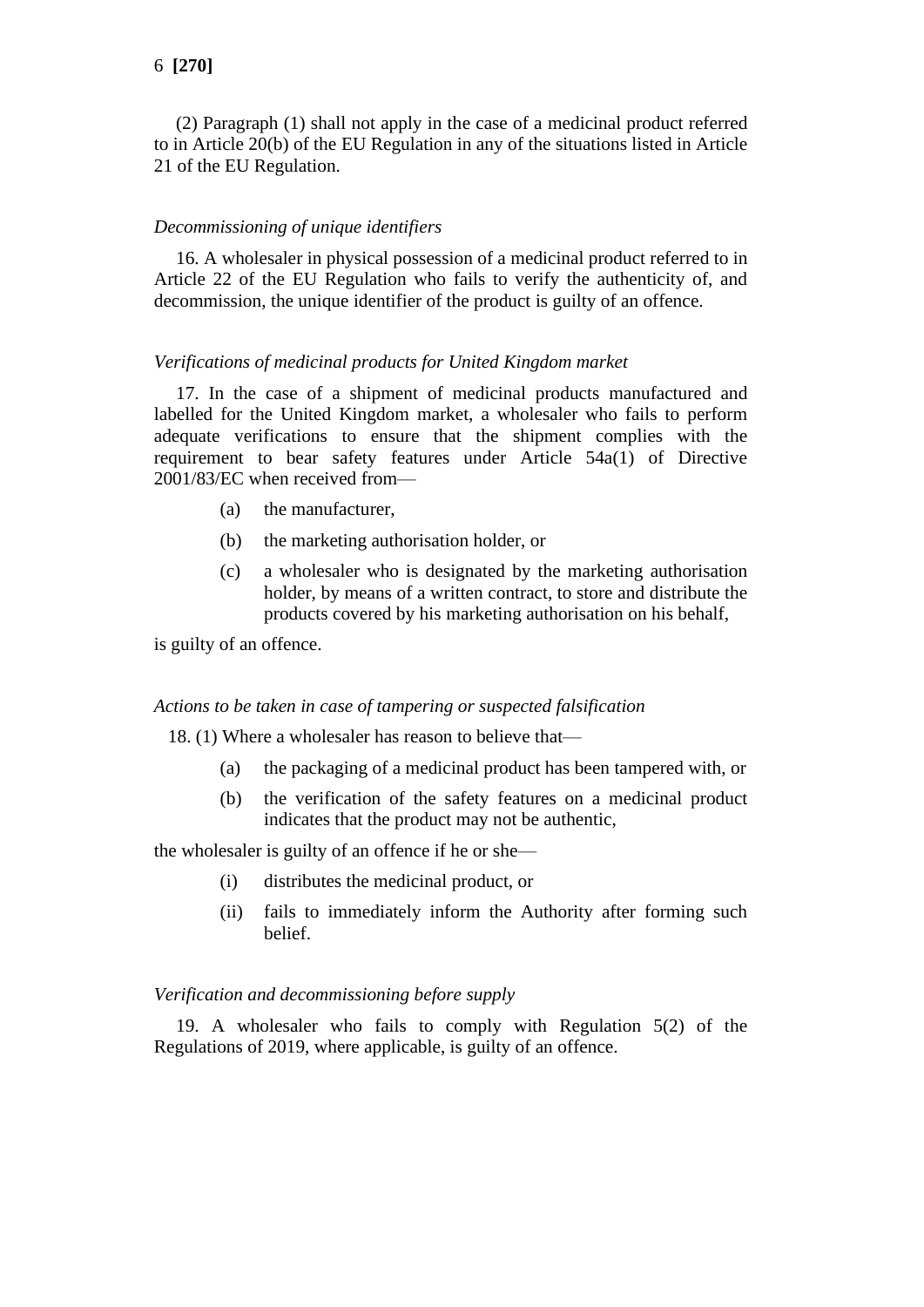### PART 5

## OFFENCES BY PERSONS AUTHORISED TO SUPPLY MEDICINAL PRODUCTS TO THE PUBLIC

### *Verification and decommissioning*

20. (1) Subject to paragraph (2), a person authorised to supply medicinal products to the public who fails to verify the safety features and decommission the unique identifier of any medicinal product bearing safety features, in accordance with Article 25(3) of the EU Regulation—

- (a) before supplying that product to the public,
- (b) in the case of a person operating within a healthcare institution, between the delivery of the product to the healthcare institution and the sale or supplying of it to the public,
- (c) in the case of a medicinal product that cannot be returned to the wholesaler or manufacturer, while the product is in his or her physical possession,
- (d) in the case of a medicinal product that is requested as a sample by the Authority or the Society, prior to providing such sample,
- (e) in the case of a medicinal product that he or she supplies for subsequent use as authorised investigational medicinal products or authorised auxiliary medicinal products as defined in Article 2(2)(9) and (10) of Regulation (EU) No. 536/2014 of the European Parliament and of the Council of 16 April 2014<sup>5</sup>, at the time of such supply,
- (f) in the case of the supply of only part of a pack of a medicinal product the unique identifier of which is not decommissioned, when the pack is opened for the first time, or
- (g) where there are technical problems preventing verification and decommissioning, as soon as those problems are solved,

is guilty of an offence.

(2) Paragraph (1) shall not apply—

- (a) in the case of a medicinal product provided, to a person authorised or entitled to supply medicinal products to the public, as a free sample in accordance with Article 96 of the Directive, and
- (b) where the obligation to verify and decommission is on the wholesaler pursuant to Article 5(2) of the Regulations of 2019.

(3) Where paragraph (2)(b) applies, a person authorised to supply medicinal products to the public who fails to verify the authenticity of the anti-tampering device at the time the medicinal product is supplied to the public is guilty of an offence.

<sup>5</sup> OJ No. L 158, 27.5.2014, p. 1.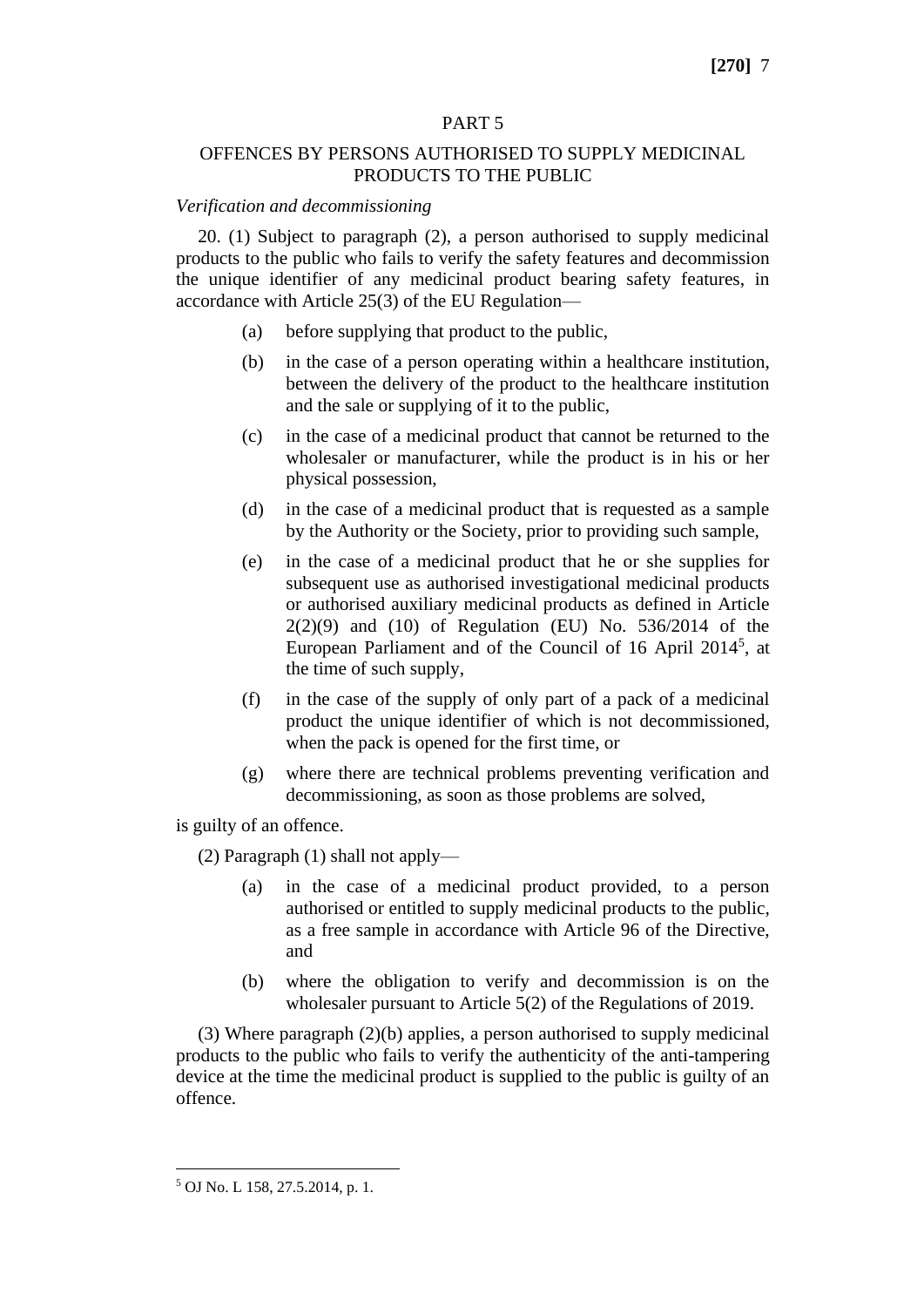8 **[270]**

*Actions to be taken in case of tampering or suspected falsification*

21. (1) Where a person authorised to supply medicinal products to the public has reason to believe that—

- (a) the packaging of a medicinal product has been tampered with, or
- (b) the verification of the safety features on a medicinal product indicates that the product may not be authentic,

the person is guilty of an offence if he or she—

- (i) supplies the medicinal product, or
- (ii) fails to immediately inform the Authority after forming such belief.

## PART 6

## OFFENCES BY MARKETING AUTHORISATION HOLDERS, PARALLEL IMPORTERS AND PARALLEL DISTRIBUTORS

## *Uploading of information in repositories system*

22. (1) Subject to paragraph (2), a marketing authorisation holder who fails to—

- (a) upload the information referred to in Article 33(2) of the EU Regulation to the repositories system, in the manner required under Article 33(3) of the EU Regulation, before releasing the medicinal product for sale or distribution by the manufacturer, or
- (b) keep such information up to date thereafter,

is guilty of an offence.

(2) Paragraph (1) shall not apply in the case of parallel imported or parallel distributed medicinal products bearing an equivalent unique identifier for the purposes of complying with Article 47a of the Directive.

(3) In the case of parallel imported or parallel distributed medicinal products bearing an equivalent unique identifier for the purposes of complying with Article 47a of the Directive, if the person responsible for placing the products on the market fails to—

- (a) upload the information referred to in Article 33(2) of the EU Regulation to the repositories system, in the manner required under Article 33(3) of the EU Regulation, before releasing the medicinal product for sale or distribution by the manufacturer, or
- (b) keep such information up to date thereafter,

that person is guilty of an offence.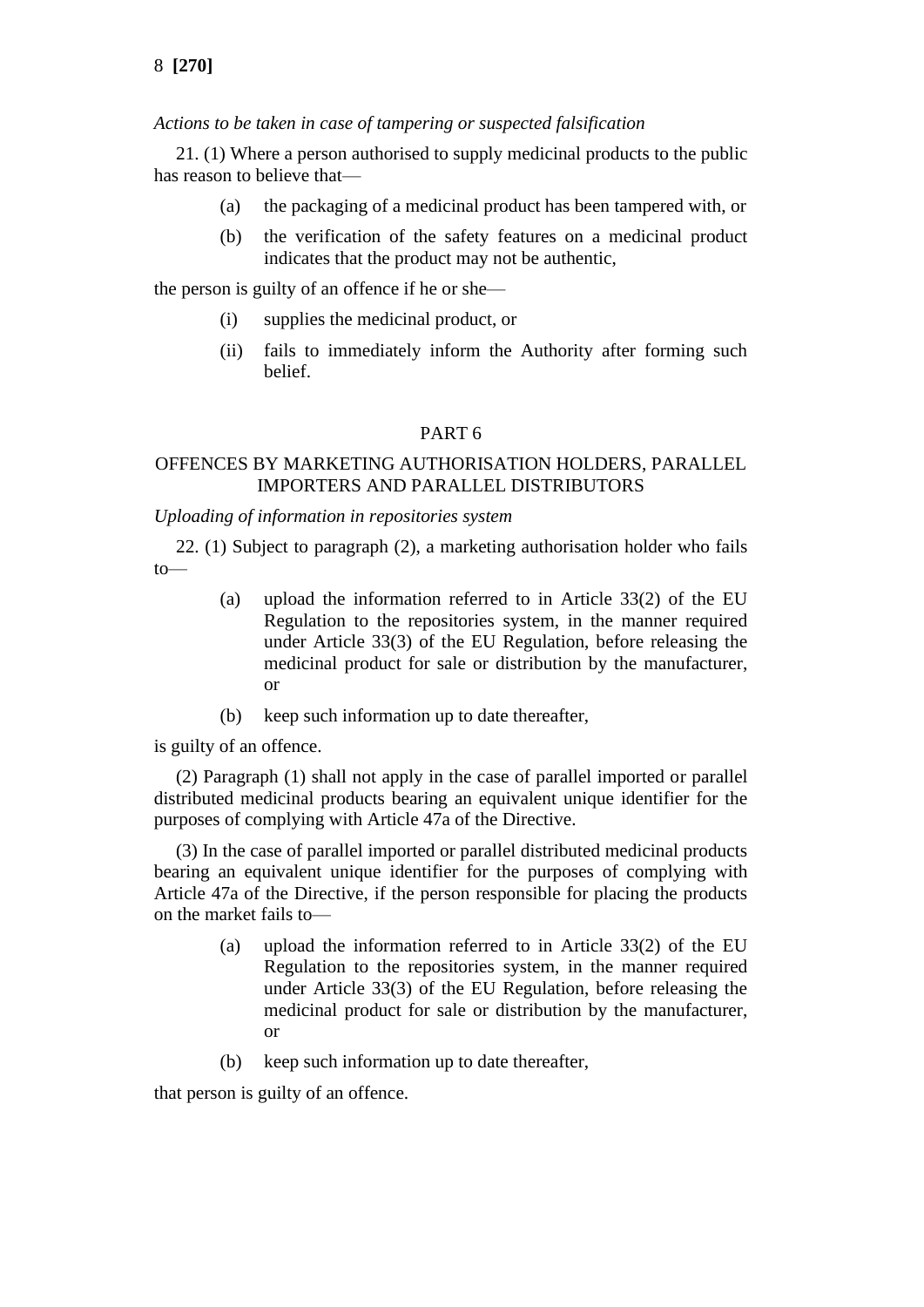#### *Repackaged or relabelled packs*

23. For each batch of repackaged or relabelled packs of a medicinal product on which equivalent unique identifiers were placed for the purposes of complying with Article 47a of the Directive, the person responsible for placing the medicinal product on the market is guilty of an offence if he or she fails to upload to the hub—

- (a) the batch number or numbers of the packs which are to be repackaged or relabelled and of the unique identifiers on those packs, or
- (b) the batch number of the batch resulting from the repackaging or relabelling operations and the equivalent unique identifiers in that batch.

#### *Products recalled, withdrawn or stolen*

24. (1) Subject to paragraph (2), where a medicinal product is recalled, withdrawn or stolen, and the marketing authorisation holder fails to take the measures set out in Article 40 of the EU Regulation, the marketing authorisation holder is guilty of an offence.

(2) Paragraph (1) shall not apply in the case of parallel imported or parallel distributed medicinal products bearing an equivalent unique identifier for the purposes of complying with Article 47a of the Directive.

(3) In the case of parallel imported or parallel distributed medicinal products bearing an equivalent unique identifier for the purposes of complying with Article 47a of the Directive, where a medicinal product is recalled, withdrawn or stolen, and the person responsible for placing the product on the market fails to take the measures set out in Article 40 of the EU Regulation, that person is guilty of an offence.

#### *Products to be supplied as free samples*

25. A marketing authorisation holder intending to supply a medicinal product as a free sample in accordance with Article 96 of the Directive, where that product bears the safety features, who fails to—

- (a) indicate it as a free sample in the repositories system, and
- (b) ensure the decommissioning of its unique identifier before providing it to the persons qualified to prescribe it,

is guilty of an offence.

## *Removal of unique identifiers from repositories system*

26. (1) Subject to paragraph (2), a marketing authorisation holder who uploads unique identifiers in the repositories system before having removed from therein older unique identifiers containing the same product code and serial number as the unique identifiers being uploaded is guilty of an offence.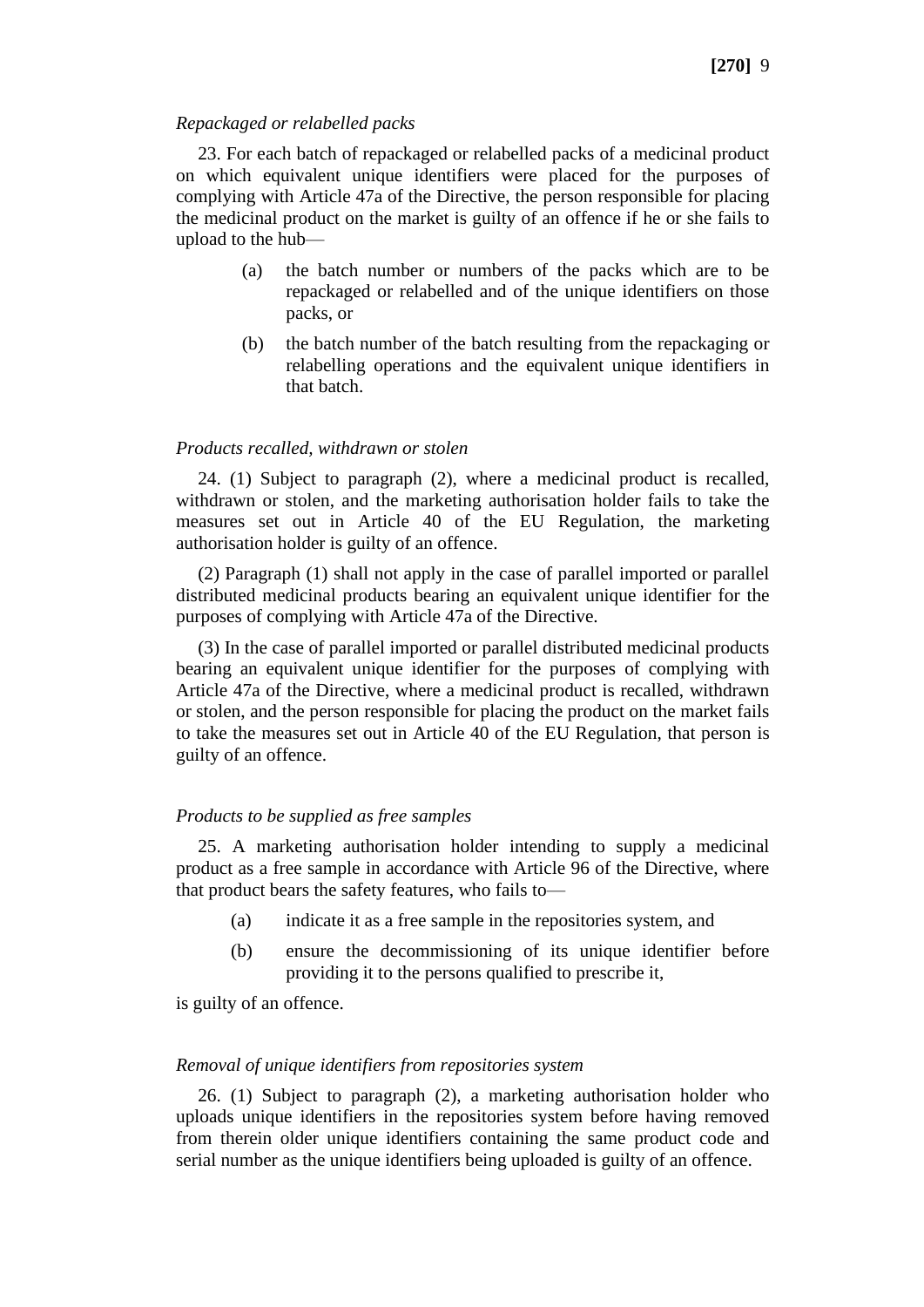(2) Paragraph (1) shall not apply in the case of parallel imported or parallel distributed medicinal products bearing an equivalent unique identifier for the purposes of complying with Article 47a of the Directive.

(3) In the case of parallel imported or parallel distributed medicinal products bearing an equivalent unique identifier for the purposes of complying with Article 47a of the Directive, where the person responsible for placing those medicinal products on the market uploads unique identifiers in the repositories system before having removed from therein older unique identifiers containing the same product code and serial number as the unique identifiers being uploaded, that person is guilty of an offence.

### PART 7

## OFFENCES BY ENTITIES MANAGING REPOSITORIES

#### *Obligations of legal entities establishing and managing repository in State*

27. A legal entity managing a repository in the State, as part of the repositories system, which fails to perform any of the actions listed in Article 37 of the EU Regulation is guilty of an offence.

#### *Data protection and data ownership*

28. (1) Subject to paragraph (2), a legal entity managing a repository in the State, as part of the repositories system, which accesses an audit trail (as referred to in Article  $35(1)(g)$  of the EU Regulation) and the data contained therein without the written agreement of the legitimate data owners, as designated by Article 38(1) of the EU Regulation, is guilty of an offence.

(2) Paragraph (1) shall not apply in the case of access for the purpose of investigating potential incidents of falsification flagged in the system in accordance with Article 36(b) of the EU Regulation.

#### *Access by Authority*

29. A legal entity managing a repository used to verify the authenticity of or decommission the unique identifiers of medicinal products placed on the market in the State, as part of the repositories system, which refuses to grant the Authority access to that repository and the information contained therein for one of the purposes listed in Article 39 of the EU Regulation is guilty of an offence.

## PART 8

## TRANSITIONAL PROVISIONS

#### *Transitional provisions*

30. (1) A person is not guilty of an offence under these Regulations where he or she distributes or supplies to the public a medicinal product that had been placed on the market without the safety features in the State before the coming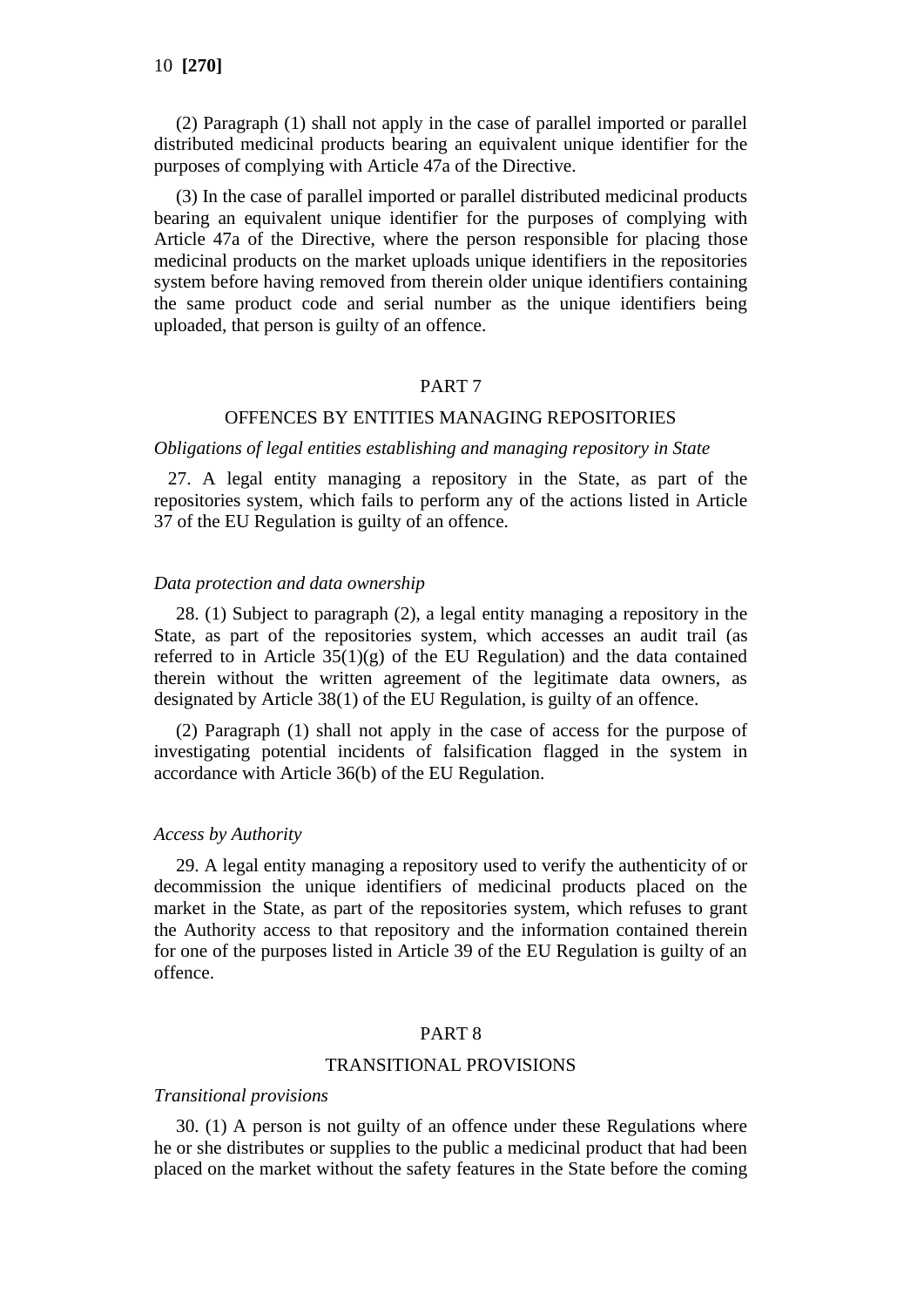into operation of these Regulations, provided the medicinal product is not repackaged or relabelled thereafter, until the expiry date of the medicinal product.

(2) Notwithstanding Regulation 17, until 31 December 2024 a wholesaler is not guilty of an offence for failure to verify the authenticity of and decommission the unique identifier of a medicinal product referred to in Article 22(a) of the EU Regulation where the medicinal product is manufactured and labelled for the United Kingdom market or for the United Kingdom market and the markets of Cyprus, Malta or the State, and which the wholesaler intends to distribute in the United Kingdom.



GIVEN under my Official Seal, 1 June, 2022.

STEPHEN DONNELLY, Minister for Health.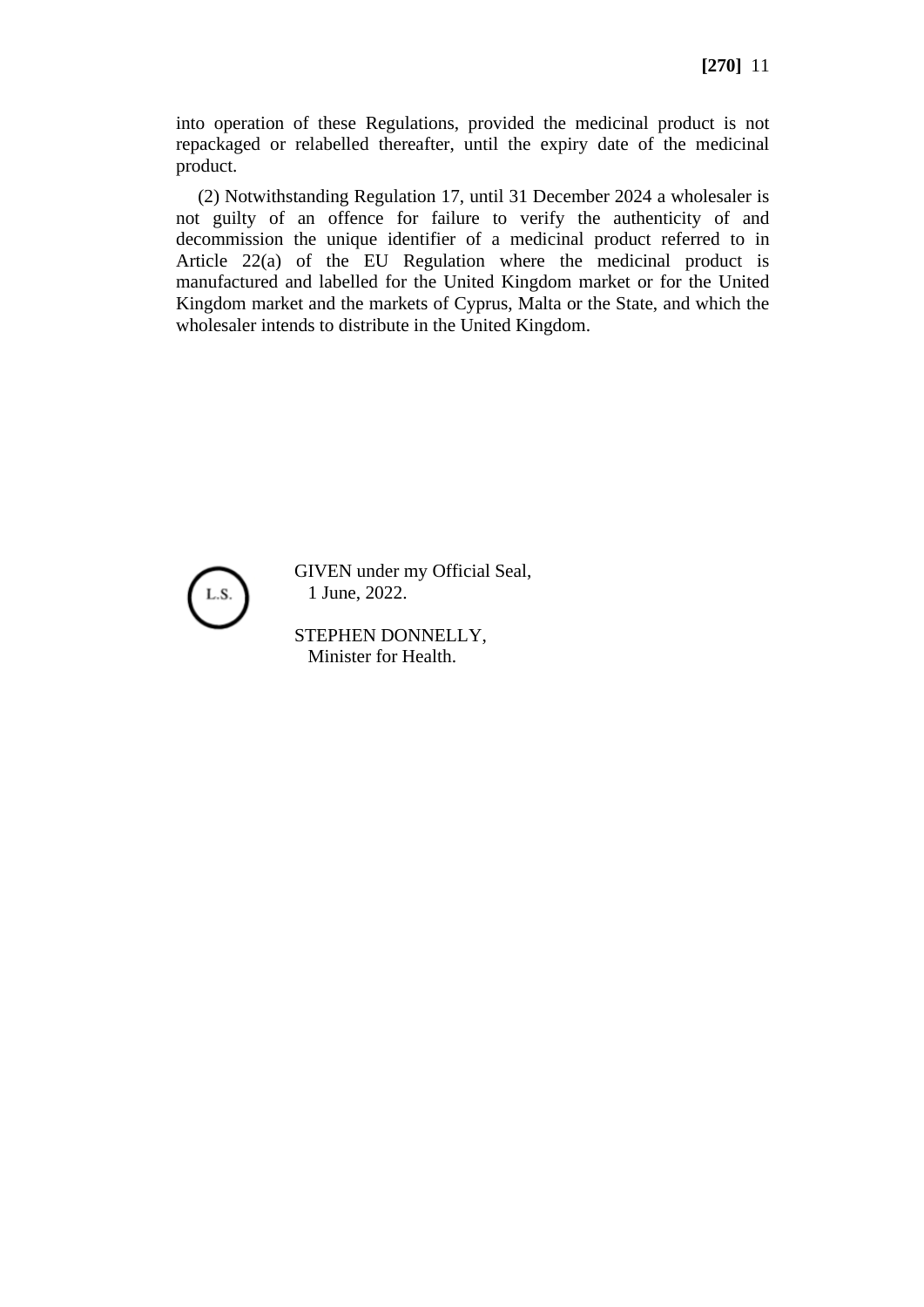## **EXPLANATORY NOTE**

*(This note is not part of the Instrument and does not purport to be a legal interpretation.)*

The purpose of these Regulations is to introduce offences for breaches of Commission Delegated Regulation (EU) 2016/16 of 2 October 2015 and related offences.

These Regulations may be cited as the Medicinal Products (Safety Features on Packaging) Regulations 2022.